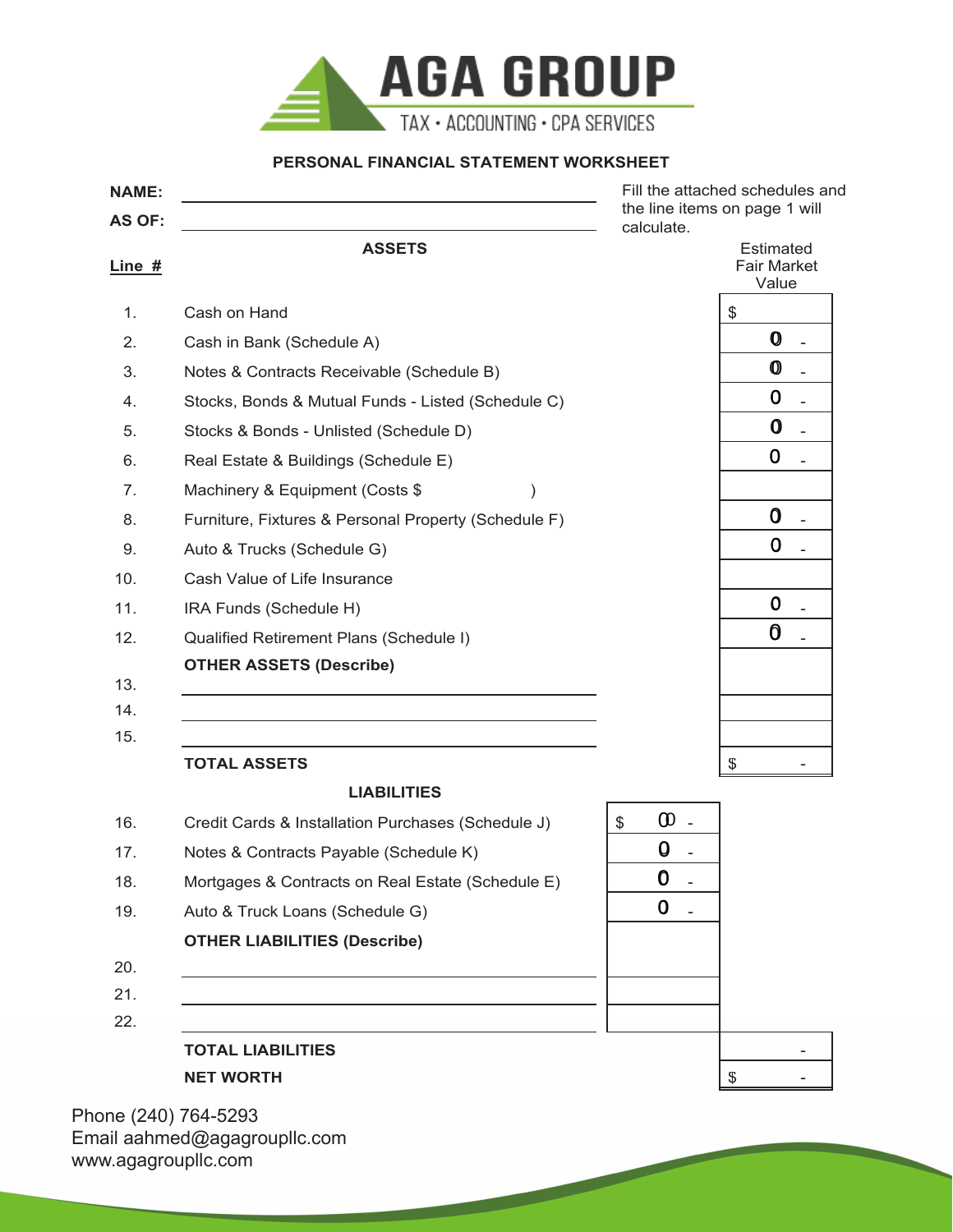

#### **SCHEDULE A** NOTE: ENTER WHOLE NUMBERS ONLY IN THE COLUMNS THAT CALCULATE (NO SYMBOLS, COMMAS, OR PERIODS)

# **CASH IN BANK**

## **Show all Checking, Savings, Certificates, Etc. \* Type (1) Checking, (2) Savings, (3) Time Certificate**

| <b>BANK NAME/ BRANCH</b> | *TYPE | <b>INTEREST</b><br><b>RATE</b> | <b>MATURITY DATE</b> | <b>AMOUNT</b> |
|--------------------------|-------|--------------------------------|----------------------|---------------|
|                          |       |                                |                      |               |
|                          |       |                                |                      |               |
|                          |       |                                |                      |               |
|                          |       |                                |                      |               |
|                          |       |                                |                      |               |
|                          |       |                                |                      |               |
| <b>TOTAL TO LINE 2</b>   | O)    |                                |                      |               |

**SCHEDULE B**

### **NOTES & CONTRACTS RECEIVABLE**

| <b>DUE FROM (NAME)</b> | <b>DATE OF</b>               | <b>BALANCE</b> |                  | <b>DUE</b>  | <b>DESCRIPTION OF</b>    |
|------------------------|------------------------------|----------------|------------------|-------------|--------------------------|
|                        | <b>OBLIGATION   ORIGINAL</b> | <b>PRESENT</b> | <b>INT. RATE</b> | <b>DATE</b> | <b>COLLATERAL IF ANY</b> |
|                        |                              |                |                  |             |                          |
|                        |                              |                |                  |             |                          |
|                        |                              |                |                  |             |                          |
|                        |                              |                |                  |             |                          |
|                        |                              |                |                  |             |                          |
|                        |                              |                |                  |             |                          |
| <b>TOTAL TO LINE 3</b> |                              | டு0            |                  |             |                          |

## **SCHEDULE C**

#### **STOCKS, BONDS & MUTUAL FUNDS**

| <b>NO. OF SHARES</b>   | <b>DESCRIPTION - RATE - MATURITY,</b><br><b>IF PLEDGED TO WHOM</b> | <b>ORIGINAL COST</b> | <b>MARKET VALUE</b> |
|------------------------|--------------------------------------------------------------------|----------------------|---------------------|
|                        |                                                                    |                      |                     |
|                        |                                                                    |                      |                     |
|                        |                                                                    |                      |                     |
|                        |                                                                    |                      |                     |
|                        |                                                                    |                      |                     |
|                        |                                                                    |                      |                     |
| <b>TOTAL TO LINE 4</b> |                                                                    |                      | ФC                  |

### **SCHEDULE D**

# **STOCKS & BONDS - UNLISTED**

| <u>UI UUINU W DUNDU - UNLIUI LD</u> |                                                             |                      |                     |  |  |  |  |
|-------------------------------------|-------------------------------------------------------------|----------------------|---------------------|--|--|--|--|
| <b>NO. OF SHARES</b>                | <b>DESCRIPTION - RATE - MATURITY,</b><br>IF PLEDGED TO WHOM | <b>ORIGINAL COST</b> | <b>MARKET VALUE</b> |  |  |  |  |
|                                     |                                                             |                      |                     |  |  |  |  |
|                                     |                                                             |                      |                     |  |  |  |  |
|                                     |                                                             |                      |                     |  |  |  |  |
|                                     |                                                             |                      |                     |  |  |  |  |
|                                     |                                                             |                      |                     |  |  |  |  |
|                                     |                                                             |                      |                     |  |  |  |  |
| <b>TOTAL TO LINE 5</b>              |                                                             |                      | டு 0                |  |  |  |  |

**Contract Contract Contract**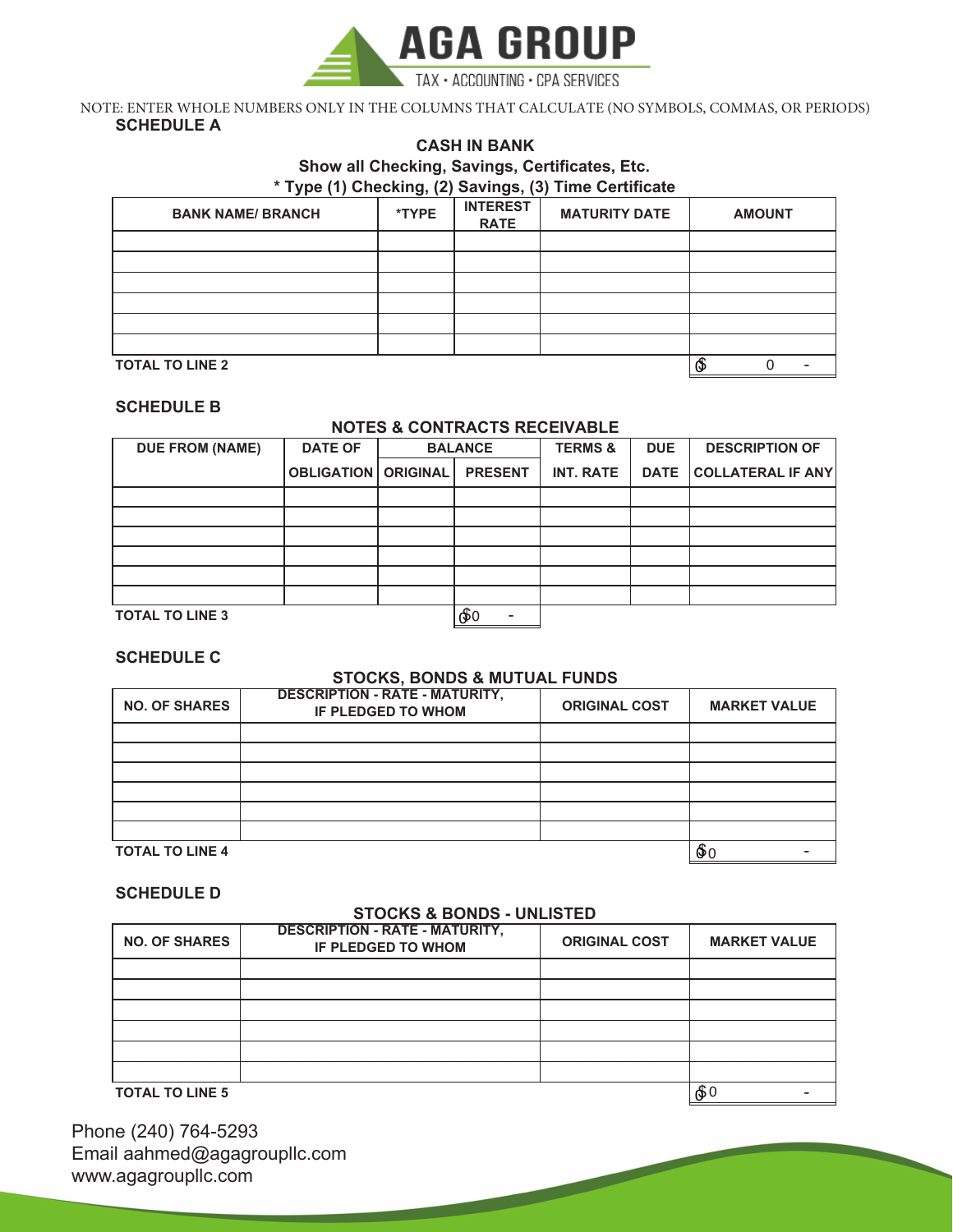

# **SCHEDULE E** NOTE: ENTER WHOLE NUMBERS ONLY IN THE COLUMNS THAT CALCULATE (NO SYMBOLS, COMMAS, OR PERIODS)

### **REAL ESTATE**

**\* Show Amount of Delinquent Taxes on each Property**

**under Mortgages. If Due in Installments, Show Amount** 

**and Whether Payment Includes Interest and at What Rate.**

| <b>TYPE &amp;</b>                     |                                | <b>TITLE</b>                | <b>INCOME</b>              |                                |              |                       | <b>MORTGAGES</b>                               |                                 |
|---------------------------------------|--------------------------------|-----------------------------|----------------------------|--------------------------------|--------------|-----------------------|------------------------------------------------|---------------------------------|
| <b>LOCATION OF</b><br><b>PROPERTY</b> | <b>DATE</b><br><b>ACQUIRED</b> | <b>IN NAME</b><br><b>OF</b> | <b>PER</b><br><b>MONTH</b> | <b>ORIGINAL</b><br><b>COST</b> | <b>VALUE</b> | <b>MARKET PRESENT</b> | <b>TERMS &amp;</b><br><b>BALANCE INT. RATE</b> | <b>HOLDER OF</b><br><b>LIEN</b> |
| <b>Residence</b>                      |                                |                             |                            |                                |              | \$                    |                                                |                                 |
|                                       |                                |                             |                            |                                |              |                       |                                                |                                 |
|                                       |                                |                             |                            |                                |              |                       |                                                |                                 |
|                                       |                                |                             |                            |                                |              |                       |                                                |                                 |
|                                       |                                |                             |                            |                                |              |                       |                                                |                                 |
|                                       |                                |                             |                            |                                |              |                       |                                                |                                 |
| <b>TOTAL TO LINE 6</b>                |                                |                             |                            |                                | \$ 0         |                       |                                                |                                 |
| <b>TOTAL TO LINE 18</b>               |                                |                             |                            |                                |              | \$0                   |                                                |                                 |

#### **SCHEDULE F**

#### **FURNITURE, FIXTURES, PERSONAL PROPERTY**

| Description and if Amount Owed, to Whom | <b>Amount Owed</b><br><b>Interest Rate</b> | <b>Original Cost</b> | <b>Market Value</b> |  |  |  |
|-----------------------------------------|--------------------------------------------|----------------------|---------------------|--|--|--|
| Jewelry                                 |                                            |                      |                     |  |  |  |
| <b>Household Items</b>                  |                                            |                      |                     |  |  |  |
|                                         |                                            |                      |                     |  |  |  |
|                                         |                                            |                      |                     |  |  |  |
|                                         |                                            |                      |                     |  |  |  |
|                                         |                                            |                      |                     |  |  |  |
| <b>TOTAL TO LINE 8</b>                  |                                            |                      |                     |  |  |  |

**SCHEDULE G**

| <b>AUTO &amp; TRUCKS</b> |                 |                |                 |               |                |                          |                |
|--------------------------|-----------------|----------------|-----------------|---------------|----------------|--------------------------|----------------|
|                          |                 | <b>TITLE</b>   |                 |               |                | <b>LOAN</b>              |                |
| <b>YEAR/MAKE/MODEL</b>   | <b>DATE</b>     | <b>IN NAME</b> | <b>ORIGINAL</b> | <b>MARKET</b> | <b>PRESENT</b> | <b>TERMS &amp;</b>       | <b>HOLDER</b>  |
|                          | <b>ACQUIRED</b> | <b>OF</b>      | <b>COST</b>     | <b>VALUE</b>  |                | <b>BALANCE INT. RATE</b> | <b>OF LIEN</b> |
|                          |                 |                |                 |               |                |                          |                |
|                          |                 |                |                 |               |                |                          |                |
|                          |                 |                |                 |               |                |                          |                |
|                          |                 |                |                 |               |                |                          |                |
|                          |                 |                |                 |               |                |                          |                |
|                          |                 |                |                 |               |                |                          |                |
|                          |                 |                |                 |               |                |                          |                |
|                          |                 |                |                 |               |                |                          |                |
| <b>TOTAL TO LINE 9</b>   |                 |                |                 | ∣\$0          |                |                          |                |
| <b>TOTAL TO LINE 19</b>  |                 |                |                 |               | \$0<br>-       |                          |                |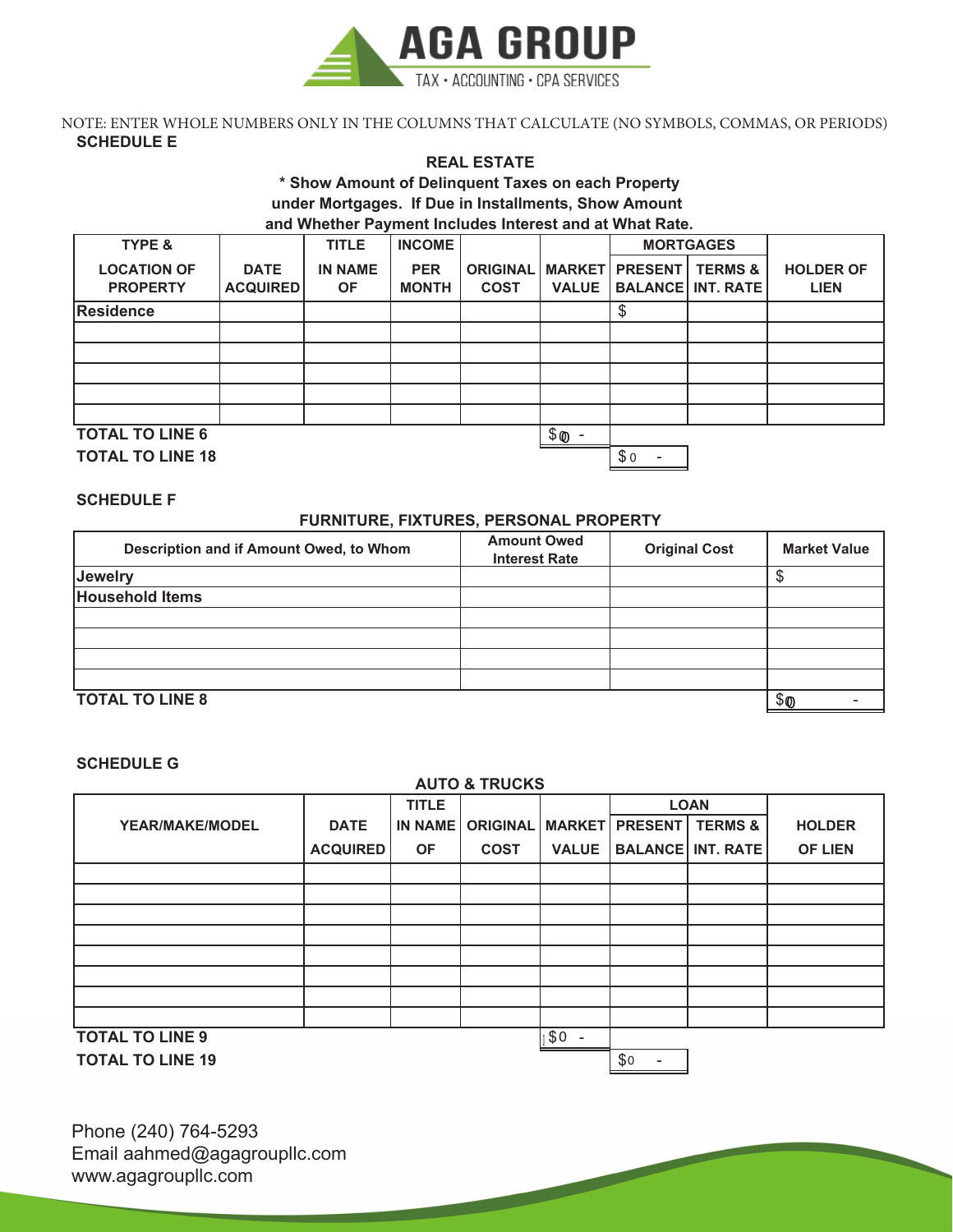

# **SCHEDULE H** NOTE: ENTER WHOLE NUMBERS ONLY IN THE COLUMNS THAT CALCULATE (NO SYMBOLS, COMMAS, OR PERIODS)

# **IRA FUNDS (TRADITIONAL & ROTH)**

| <b>OWNER</b>            | <b>TRADITIONAL OR</b><br><b>ROTH?</b> | <b>DESCRIPTION - RATE - MATURITY</b> | <b>MARKET VALUE</b> |
|-------------------------|---------------------------------------|--------------------------------------|---------------------|
|                         |                                       |                                      |                     |
|                         |                                       |                                      |                     |
|                         |                                       |                                      |                     |
|                         |                                       |                                      |                     |
|                         |                                       |                                      |                     |
|                         |                                       |                                      |                     |
| <b>TOTAL TO LINE 11</b> |                                       |                                      | ∲С                  |

#### **SCHEDULE I**

#### **QUALIFIED RETIREMENT PLANS**

| <b>OWNER</b>            | <b>DESCRIPTION - RATE - MATURITY</b> | <b>ORIGINAL COST</b> | MARKET VALUE |
|-------------------------|--------------------------------------|----------------------|--------------|
|                         |                                      |                      |              |
|                         |                                      |                      |              |
|                         |                                      |                      |              |
|                         |                                      |                      |              |
|                         |                                      |                      |              |
| <b>TOTAL TO LINE 12</b> |                                      |                      | டு c         |

## **SCHEDULE J**

# **CREDIT CARDS & INSTALLATION PURCHASES**

| <b>DUE TO</b>           | <b>DATE</b>     |                             | <b>BALANCE</b>     | <b>TERMS &amp;</b> | <b>DUE</b>  | <b>DESCRIPTION OF</b>    |
|-------------------------|-----------------|-----------------------------|--------------------|--------------------|-------------|--------------------------|
| (NAME)                  | <b>INCURRED</b> | <b>ORIGINAL   PRESENT  </b> |                    | <b>INT. RATE</b>   | <b>DATE</b> | <b>COLLATERAL IF ANY</b> |
|                         |                 |                             |                    |                    |             |                          |
|                         |                 |                             |                    |                    |             |                          |
|                         |                 |                             |                    |                    |             |                          |
|                         |                 |                             |                    |                    |             |                          |
|                         |                 |                             |                    |                    |             |                          |
|                         |                 |                             |                    |                    |             |                          |
| <b>TOTAL TO LINE 16</b> |                 |                             | œ<br>$\Theta$<br>Θ |                    |             |                          |

# **SCHEDULE K**

# **NOTES & CONTRACTS PAYABLE**

| <b>DUE TO</b> | <b>DATE</b>                               | <b>BALANCE</b> |        | <b>TERMS &amp;</b> | <b>DUE</b>  | <b>DESCRIPTION OF</b>    |
|---------------|-------------------------------------------|----------------|--------|--------------------|-------------|--------------------------|
| (NAME)        | INCURRED   ORIGINAL   PRESENT   INT. RATE |                |        |                    | <b>DATE</b> | <b>COLLATERAL IF ANY</b> |
|               |                                           |                |        |                    |             |                          |
|               |                                           |                |        |                    |             |                          |
|               |                                           |                |        |                    |             |                          |
|               |                                           |                |        |                    |             |                          |
|               |                                           |                |        |                    |             |                          |
|               |                                           |                |        |                    |             |                          |
|               |                                           |                | $\sim$ |                    |             |                          |

<u>(op ⊖</u>

**TOTAL TO LINE 17**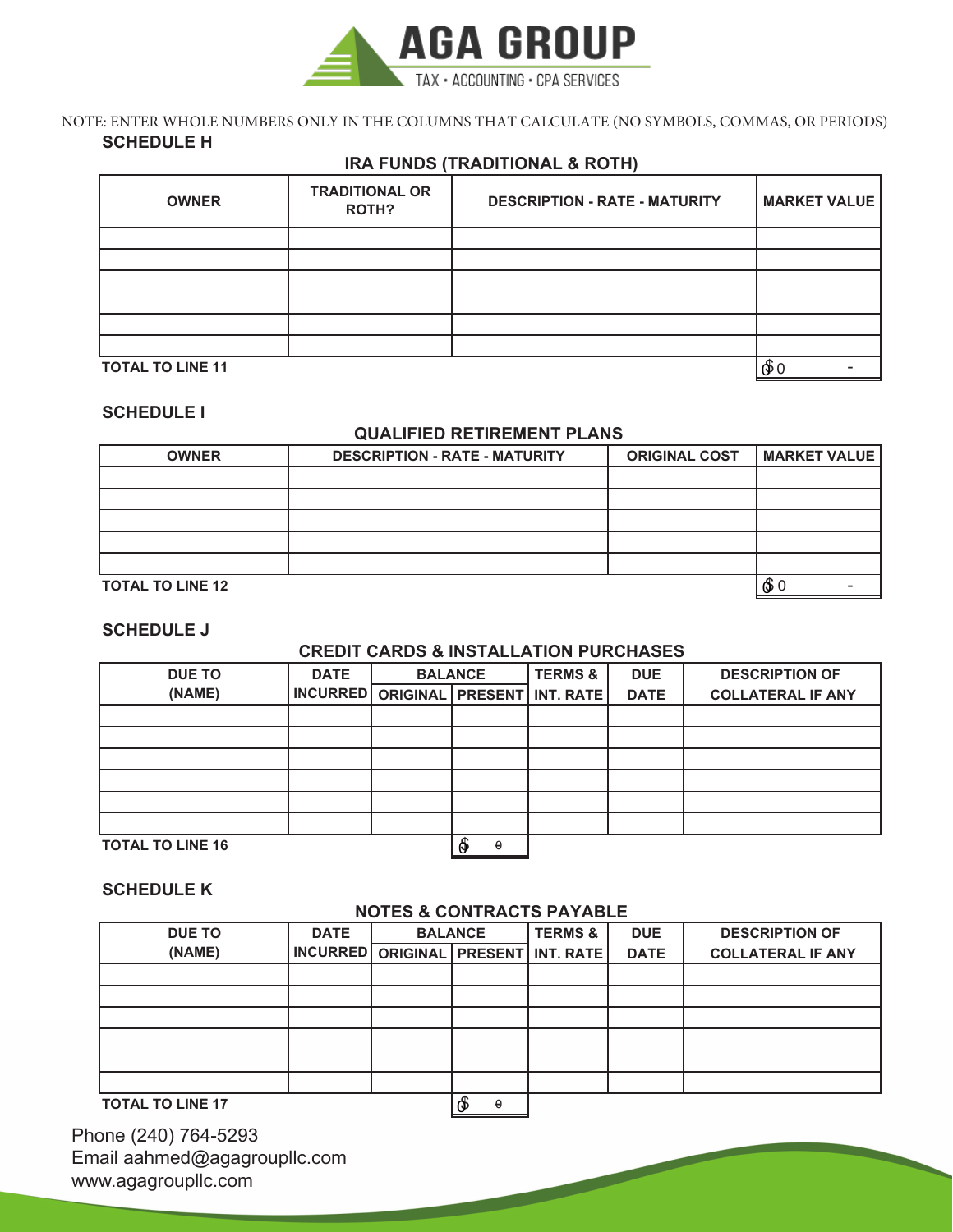

Do you have any current or pending judgments, suits or liabilities other then those mentioned above?  $\text{Yes}$  No

then those mentioned above?

If yes, give details and the amount or expected amount of liability.

# **GENERAL INFORMATION :**

|     | <b>NAME</b> | <b>BIRTHDAY</b> | <b>AGE</b> | <b>SOCIAL SECURITY#</b> |
|-----|-------------|-----------------|------------|-------------------------|
|     |             |                 |            |                         |
| (W) |             |                 |            |                         |
|     |             |                 |            |                         |
|     |             |                 |            |                         |
|     |             |                 |            |                         |
|     |             |                 |            |                         |

# **EMPLOYMENT**

|                      | <b>WIFE</b> | <b>HUSBAND</b> |
|----------------------|-------------|----------------|
| Employer             |             |                |
| Position             |             |                |
| Salary               |             |                |
| Other Income: Source |             |                |
| Amount               |             |                |
|                      |             |                |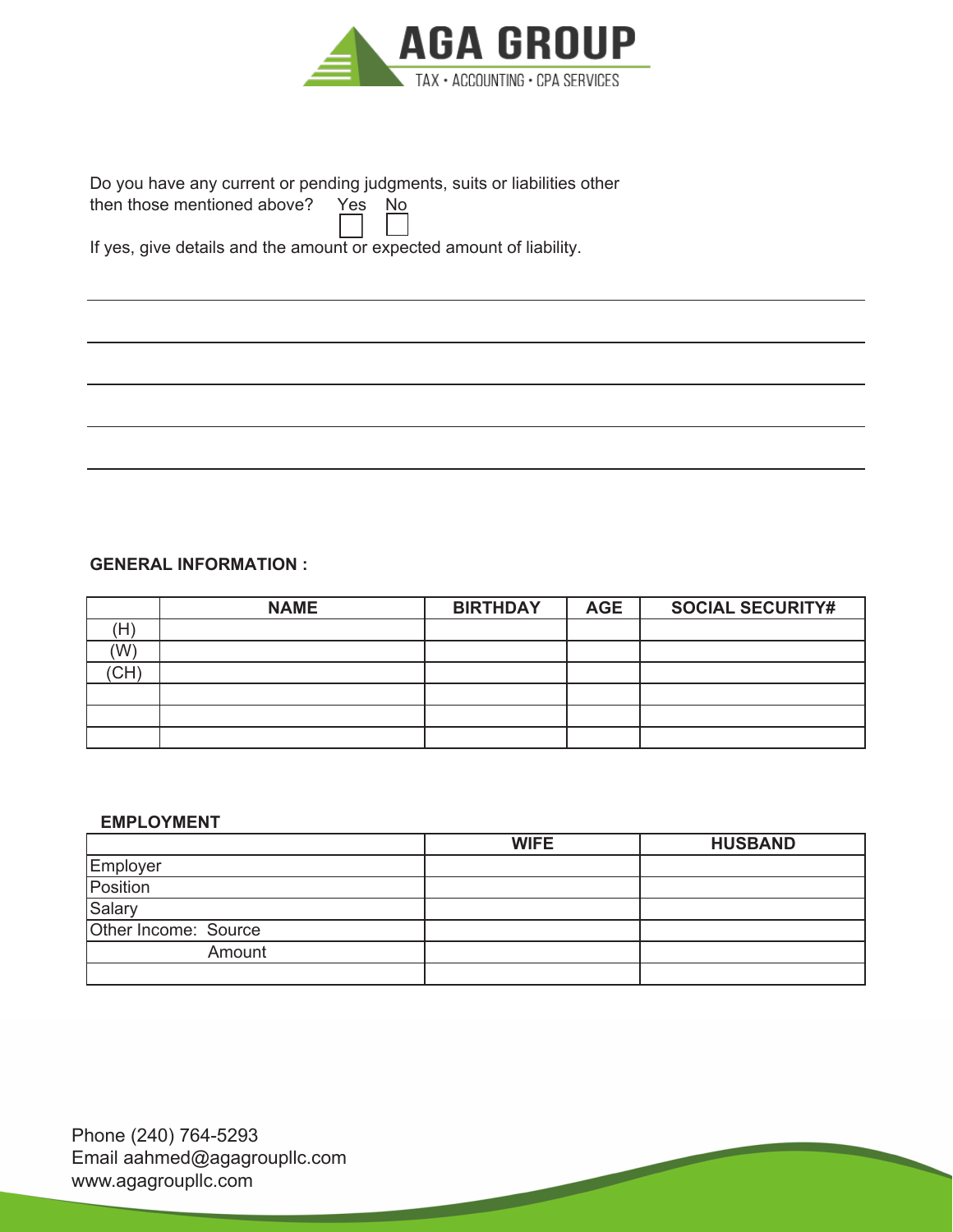

NOTE: ENTER WHOLE NUMBERS ONLY IN THE COLUMNS THAT CALCULATE (NO SYMBOLS, COMMAS, OR PERIODS)

# **RETIREMENT AND ESTATE PLANNING INFORMATION**

# **RETIREMENT BENEFITS**

|                       | Age           | How           | <b>Monthly Income</b> | <b>Monthly Income</b> |
|-----------------------|---------------|---------------|-----------------------|-----------------------|
| <b>Person Covered</b> | <b>Begins</b> | <b>Funded</b> | <b>During Life</b>    | for Survivors         |
|                       |               |               |                       |                       |
|                       |               |               |                       |                       |
|                       |               |               |                       |                       |
|                       |               |               |                       |                       |
|                       |               |               |                       |                       |
|                       |               |               |                       |                       |
|                       |               |               |                       |                       |
|                       |               | <b>TOTALS</b> |                       | ጥ<br>U                |

|        | <b>ESTATE PLANNING</b>                     |    |                    |                            |  |
|--------|--------------------------------------------|----|--------------------|----------------------------|--|
| Wills: | Yes                                        | No | Drawn by attorney? | Who?                       |  |
|        | Gifts (contemplated or given):             |    |                    |                            |  |
|        | Trusts: Grantor:<br>Trustee:<br>Objective: |    |                    | Beneficiary:<br>Principal: |  |
|        | Comments:                                  |    |                    |                            |  |
|        | Pending Inheritance:                       |    |                    |                            |  |
|        | <b>Other Comments:</b>                     |    |                    |                            |  |
|        |                                            |    |                    |                            |  |
|        |                                            |    |                    |                            |  |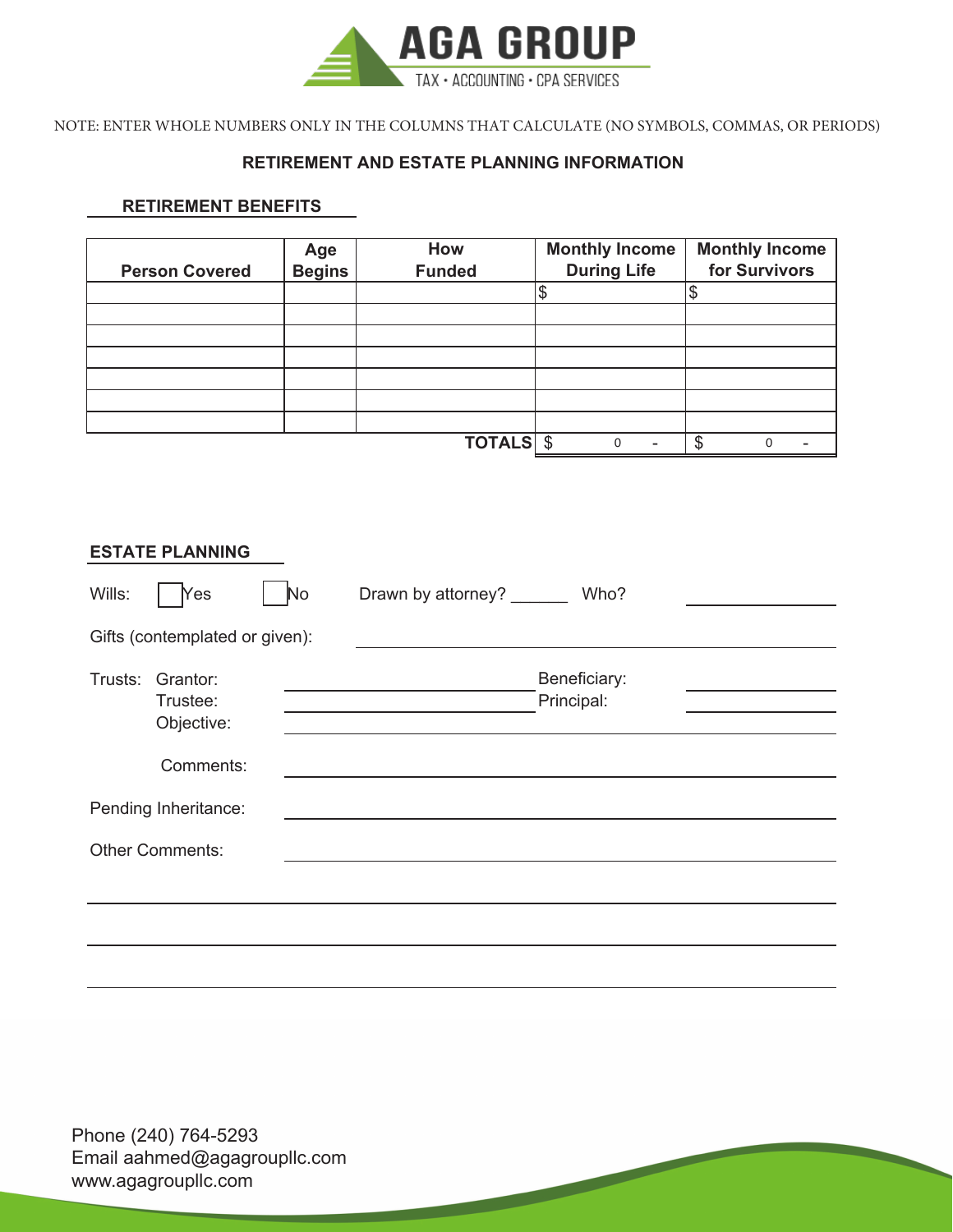

# NOTE: ENTER WHOLE NUMBERS ONLY IN THE COLUMNS THAT CALCULATE (NO SYMBOLS, COMMAS, OR PERIODS)

**INSURANCE INFORMATION**

# **Insurance Advisers**

**Name**

**Addresses**

#### **Life Insurance (include group)**

|                                                              |                                  |                |                 |                   |              | <b>LOANS</b>           |               |
|--------------------------------------------------------------|----------------------------------|----------------|-----------------|-------------------|--------------|------------------------|---------------|
| <b>PERSON</b>                                                |                                  | <b>FACE</b>    | <b>TYPE OF</b>  | <b>ANNUAL</b>     | <b>CASH</b>  | OUT-                   | <b>NET</b>    |
| <b>INSURED</b>                                               | <b>INSURER</b>                   | <b>AMOUNT</b>  | <b>POLICY</b>   | <b>PREMIUM</b>    | <b>VALUE</b> | <b>STANDING</b>        | <b>AMOUNT</b> |
|                                                              |                                  | \$             | \$              | \$                | \$           | \$                     | \$            |
|                                                              |                                  | \$             | \$              | \$                | \$           | \$                     | \$            |
|                                                              |                                  | \$             | \$              | \$                | \$           | \$                     | \$            |
|                                                              |                                  | \$             | \$              | \$                | \$           | \$                     | \$            |
|                                                              |                                  | \$             | \$              | \$                | \$           | \$                     | \$            |
| <b>Disability Insurance (include group)</b>                  |                                  |                |                 |                   |              |                        |               |
|                                                              |                                  |                |                 |                   |              | <b>COVERAGE</b>        |               |
| <b>PERSON</b>                                                | <b>INSURER/</b><br><b>SOURCE</b> | <b>ANNUAL</b>  | 1ST MO.         | <b>NEXT 4 MO.</b> |              | <b>AFTER 5 MONTHS</b>  |               |
| <b>INSURED</b>                                               |                                  | <b>PREMIUM</b> | <b>COVERAGE</b> | <b>COVERAGE</b>   |              | <b>WITH DEPENDENTS</b> |               |
|                                                              |                                  | \$             | \$              | \$                |              | \$                     |               |
|                                                              |                                  | \$             | \$              | \$                |              | \$                     |               |
|                                                              |                                  | \$             | \$              | \$                |              | \$                     |               |
|                                                              |                                  | \$             | \$              | \$                |              | \$                     |               |
|                                                              |                                  | \$             | \$              | \$                |              | \$                     |               |
| <b>Total Estimated Monthly Income</b>                        |                                  |                |                 |                   |              |                        |               |
| <b>From Disability Insurance:</b>                            |                                  |                | -S              | \$                |              | \$                     |               |
| <b>Health/Medical Insurance: Limits of Coverage (annual)</b> |                                  |                |                 |                   |              |                        |               |

| <b>PERSON</b><br><b>INSURED</b> | <b>ANNUAL</b><br><b>PREMIUM</b> | "BASIC" HOSPITAL<br><b>AND SURGICAL</b> | <b>MAJOR</b><br><b>MEDICAL</b> | <b>MEDI-</b><br><b>CARE</b> | <b>OTHER</b><br><b>COVERAGE</b> |  |
|---------------------------------|---------------------------------|-----------------------------------------|--------------------------------|-----------------------------|---------------------------------|--|
|                                 |                                 |                                         |                                |                             |                                 |  |
|                                 |                                 |                                         |                                |                             |                                 |  |
|                                 |                                 | ጦ                                       |                                |                             |                                 |  |

#### **Comments:**